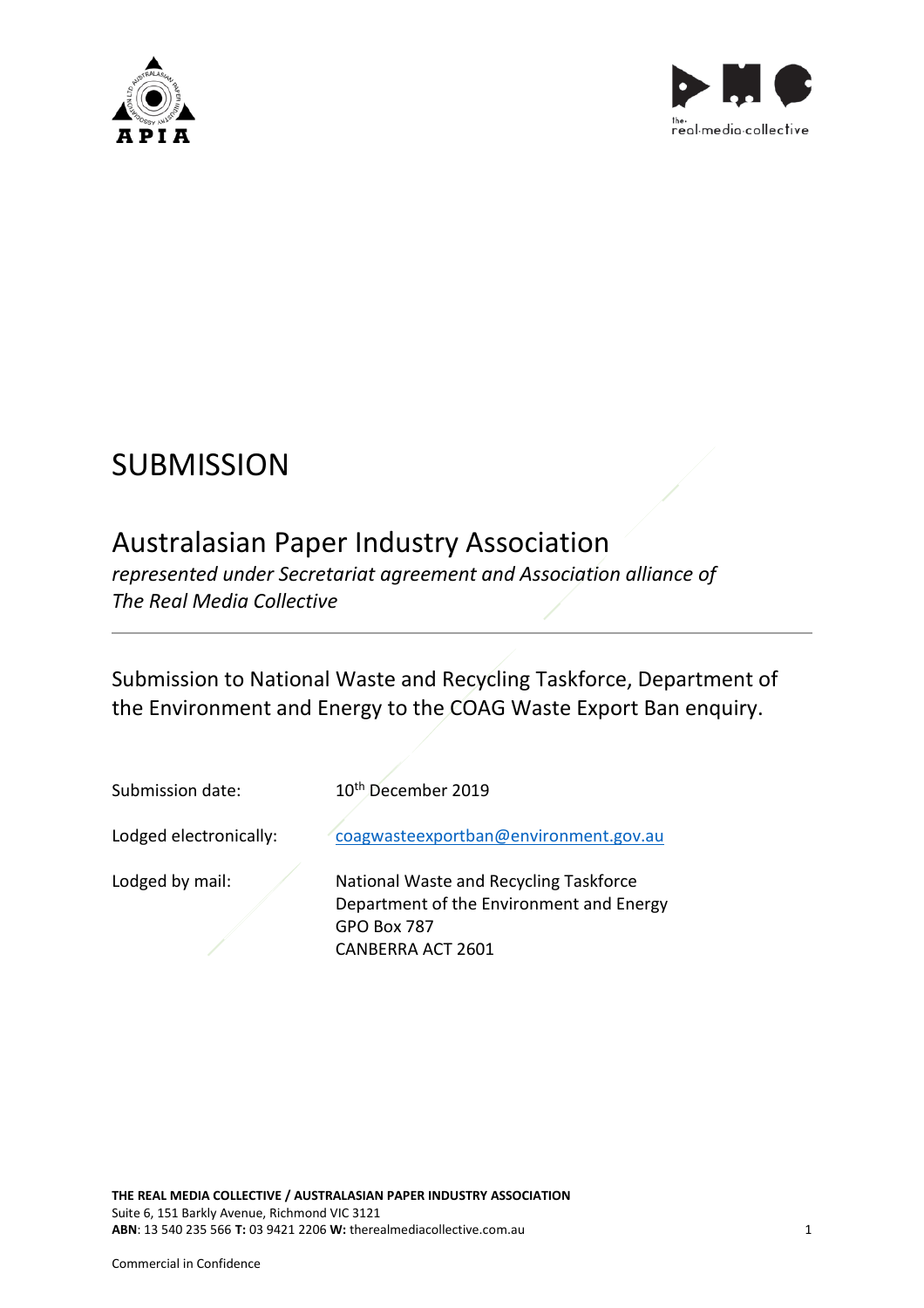



## Table of Contents

| 1.0 About APIA and The Real Media Collective | 3  |
|----------------------------------------------|----|
| 2.0 Industry Snapshot                        | 6  |
| 3.0 Impact on Industry                       | 7  |
| 4.0 Proposed ban timetable and definitions   | 13 |
| 5.0 Industry and Government actions          | 14 |
| 6.0 Conclusion                               | 15 |
| 7.0 References                               | 16 |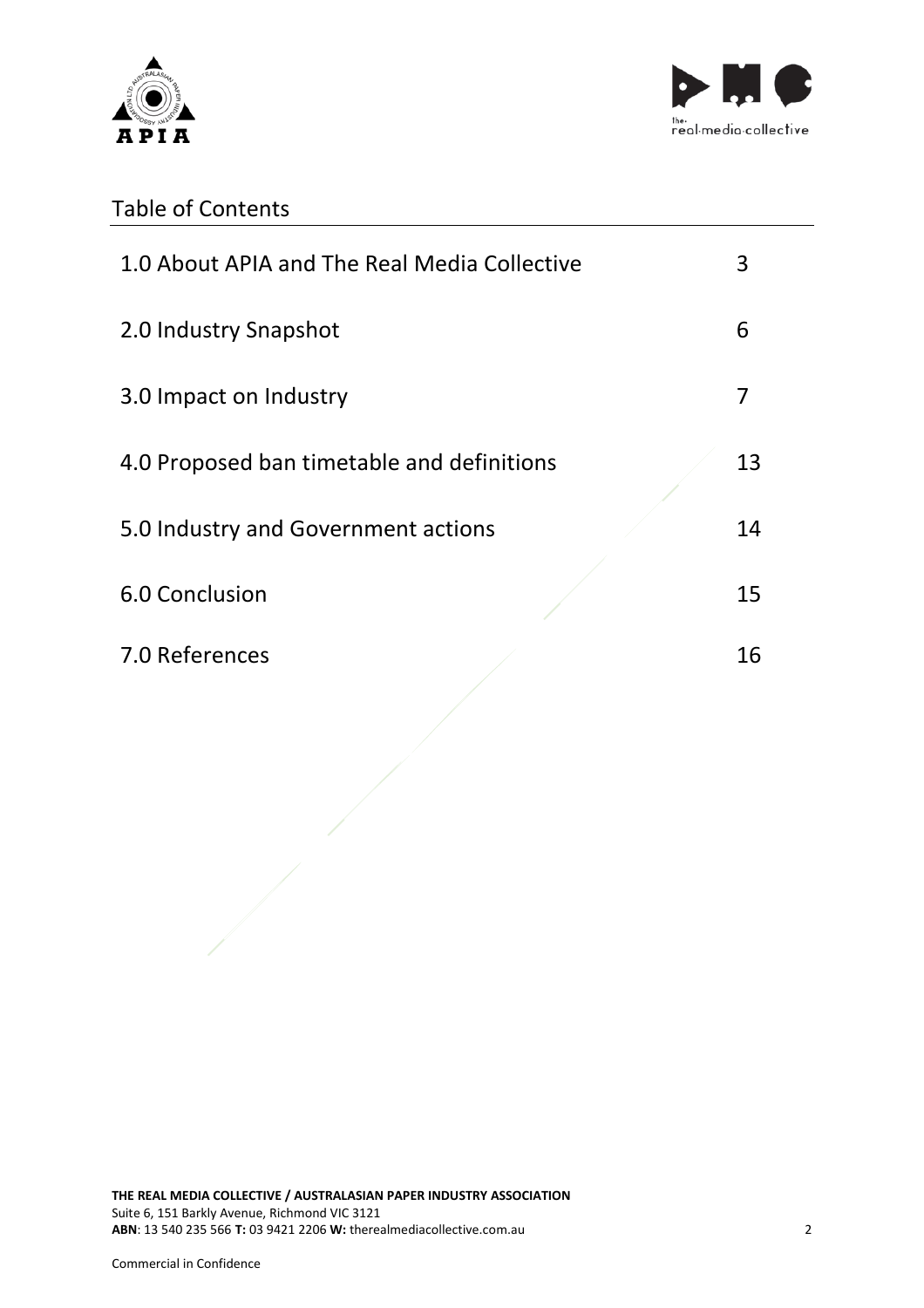



### 1.0 About the Organisation

*What does your organisation do? Which sector/material stream (s) are you involved in? Which part (s) of the supply chain are you involved in (e.g. producer, processor, supplier, transport, exporter or local government)?*

*Where is your organisation based and across which states/territories does it operate? What is the size of your operation? For peak organisations, please provide details about the members you represent.* 

#### **The Australasian Paper Industry Association (APIA)**

The Australasian Paper Industry Association Ltd (APIA) is the industry association representing the interests of the Australasian Paper Industry. The membership includes paper manufacturers, paper importers (including mill agents) and paper merchants/distributors.

In 2018, APIA determined a stronger partnership with the broader industry would provide a wider vision and unified position on matters before Government and other Stakeholders to advance and strengthen the paper and print industry collectively. To that end, APIA holds a Secretariat partnership with 'The Real Media Collective'.

#### **The Real Media Collective (Collective)**

The Collective provides thought leadership, education and protection of the effectiveness, relevance, versatility, power and sustainability of consumer marketing and the letterbox advertising channel. All activities and communications are delivered in a considered, researched, balanced and verifiable manner offering a sophisticated industry voice across producers, distributors, buyers and end-users.

The Collective was formed in 2018 under a merger from the Australian Catalogue Association and TSA Limited as well as a Secretariat partnership with APIA, as aforementioned.

Pertinent to this submission is our representation of the Australian Paper industry, however the Collective also represents the commercial print, mail and graphic packaging industry sectors, including the two largest print media companies in Australia, IVE Group and Ovato Limited and the largest publisher, Bauer Media Group.

The Collective, including APIA, has 324 member companies across Australia and New Zealand. Within Australia our members operate nationally across all States and Territories. Our member company's size by turnover ranges from \$250,000 to \$100million + turnover.

Across the Board and Member companies of the organisation, we represent \$5.4B of the \$7.5B industry (these figures exclude Australia Post and Publishers). Collectively the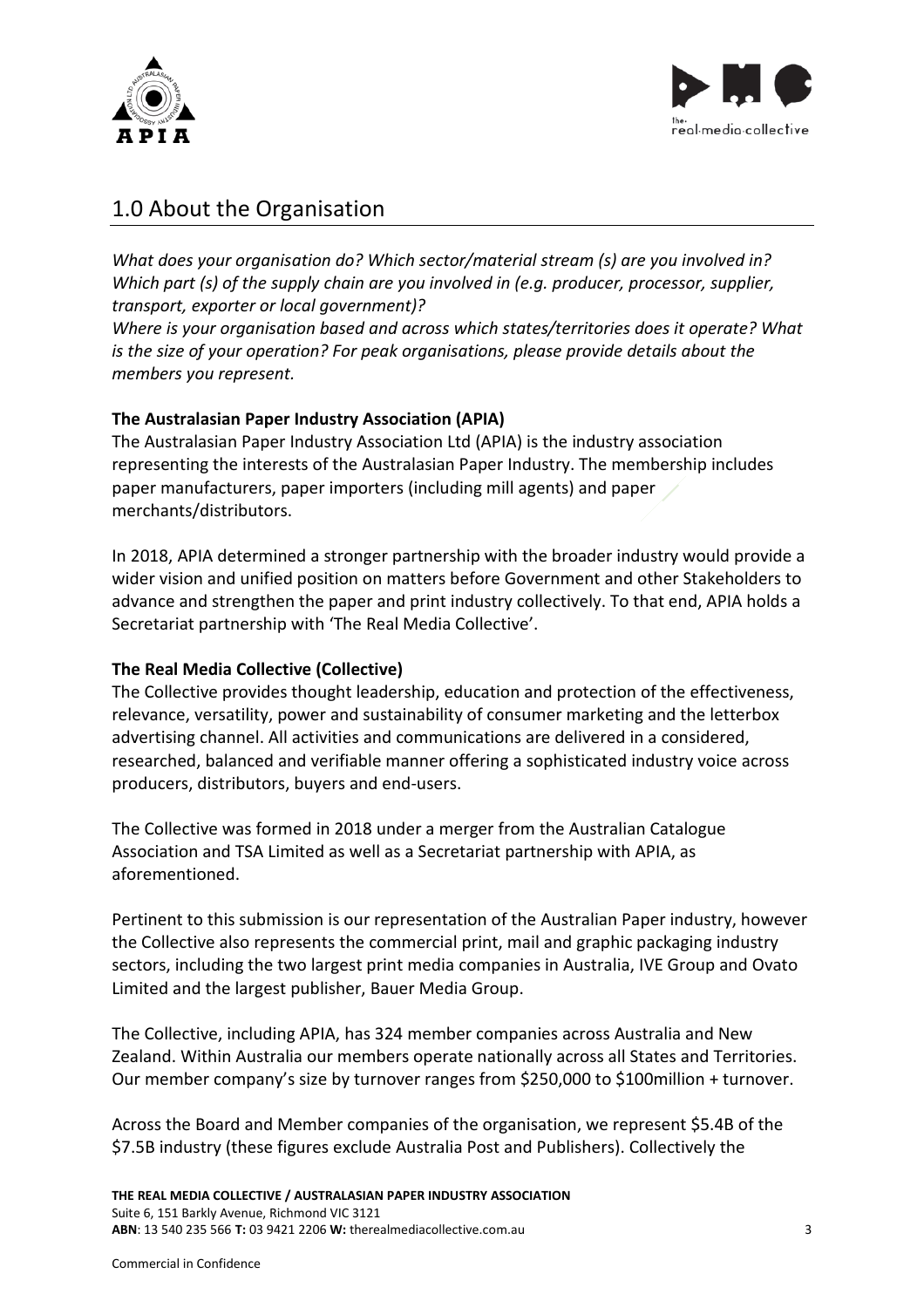



industry, across paper, ink, print, publishing, mail and distribution employs over 251,000 Australians across full-time, part-time and independent contractor arrangements with mixed skilled and unskilled labour supply across metropolitan and regional locations.

We work within a collaborative and like-minded industry landscape with other industry associations including, but not limited to:

#### **Association for Data-Driven Marketing & Advertising (ADMA)**

The Association for Data-driven Marketing & Advertising (ADMA) is the principal industry body for data-driven marketing and advertising. ADMA is also the ultimate authority and goto resource for effective and creative data-driven marketing across all channels and platforms, providing insight, ideas and innovation for today's marketing industry.

The largest marketing and advertising association in Australia, ADMA has over 600 corporate members including major financial institutions, telecommunications companies, energy providers, leading media companies, travel service companies, airlines, major charities, statutory corporations, educational institutions and specialist suppliers to the industry including advertising agencies, software and internet companies.

#### **Fundraising Institute of Australia (FIA)**

The Fundraising Institute Australia (FIA) is the national peak body representing professional fundraising in Australia. Its network of more than 200 volunteers across Australia helps them service their members through their expertise, advice and oversight. FIA champions and facilitates best practice, with its code for ethical fundraising and achieves this through professional development, networking and advocacy for all its members.

#### **Visual Connections**

Visual Connections is the premier association for the suppliers of hardware, software, consumables and ancillary services for the print, graphics and signage industries in Australia. It supports its members and promotes a sustainable and successful future for the industry through education, exhibitions, sponsorship, grants and networking opportunities, and have the largest trade show portfolio in the industry with PrintEx, PacPrint, Visual Impact and Label+ Packaging Expos under its banner.

Specifically related to the COAG Waste Export Ban discussion paper, we work with the Australian Forest Products Association.

#### **Australian Forest Products Association (AUSFPA / AFPA)**

The Australian Forest Products Association is the peak national industry body representing the resources, processing, pulp, paper and bioproduct industries covering the forest products value chain.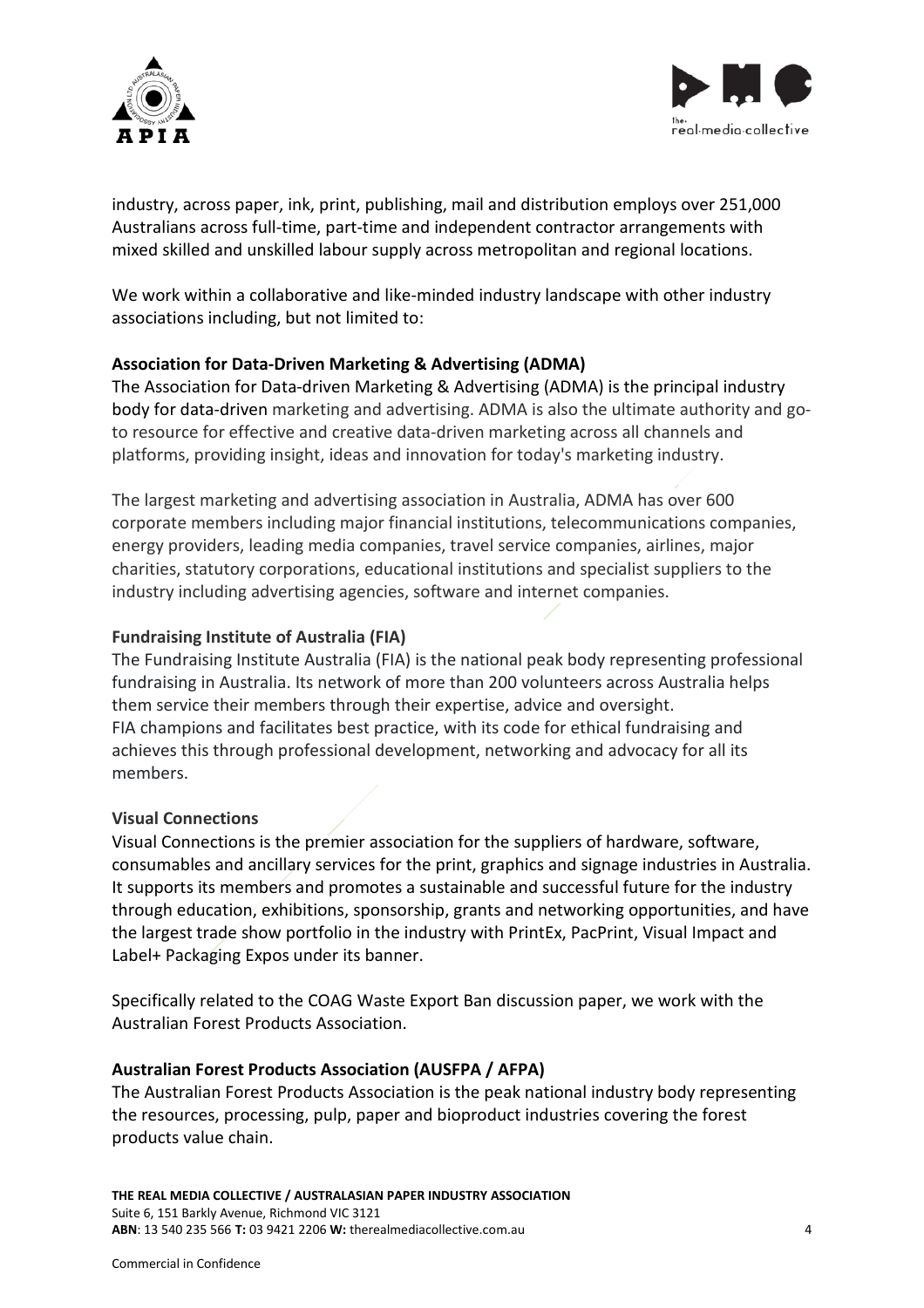



AFPA's membership falls under four chambers (Growers, Hardwood Processing, Softwood Manufacturing, Pulp, Paper and Bioproducts) representing the core business of organisations at different points in the value chain.

#### **Why do we work together?**

The Associations by the nature of their commonality – commitment to achieve growth across the graphic communications industry from supply to design to production to delivery – have alignment in projects and vision for our Industry. Further, with common executive management via a shared paid Executive, Management team, Board and Member synergies, working together assists in a united approach and a commitment to respond to the industry's requirements to protect and promote.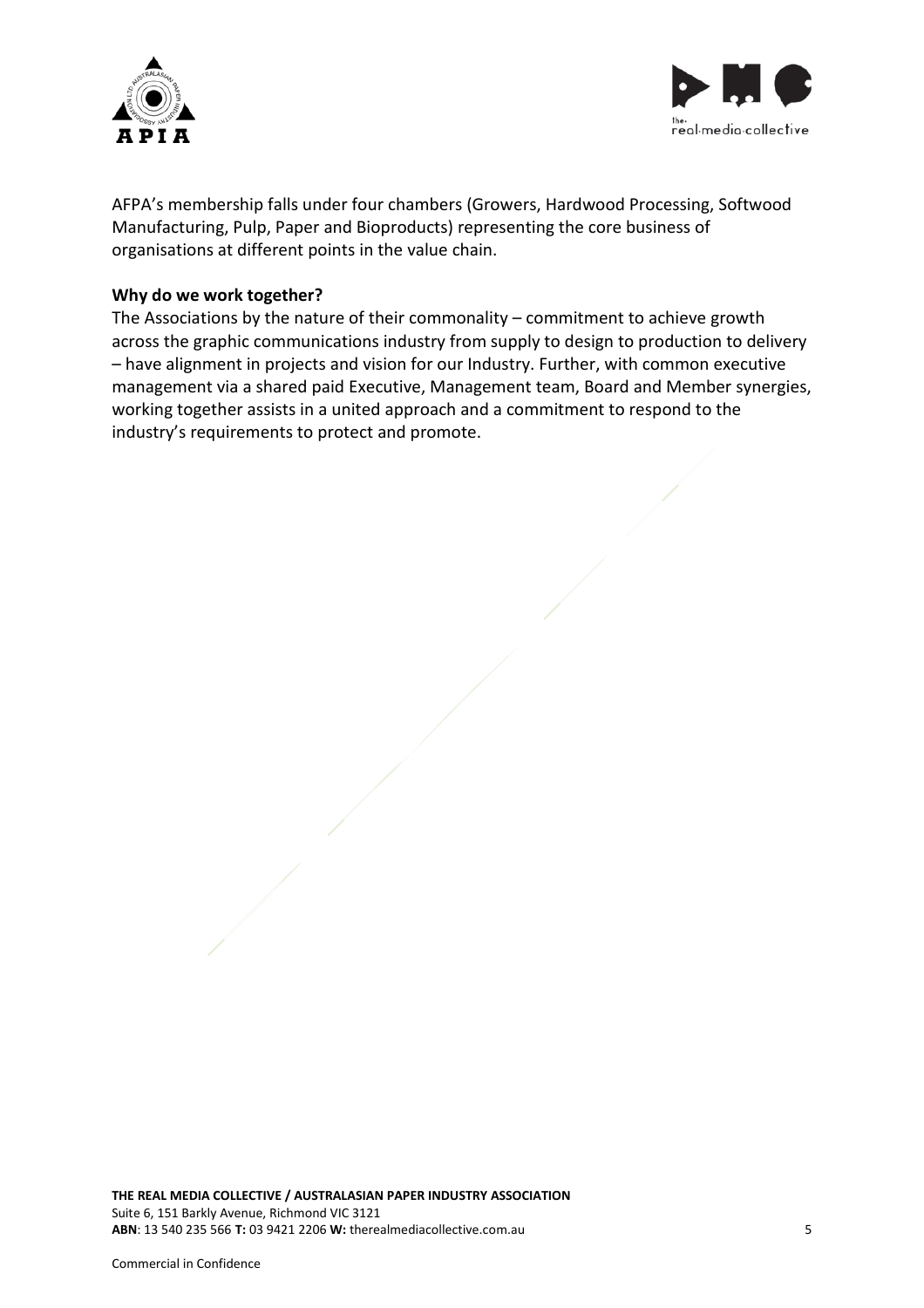



## 2.0 Industry Snapshot



**THE REAL MEDIA COLLECTIVE / AUSTRALASIAN PAPER INDUSTRY ASSOCIATION** Suite 6, 151 Barkly Avenue, Richmond VIC 3121 **ABN**: 13 540 235 566 **T:** 03 9421 2206 **W:** therealmediacollective.com.au 6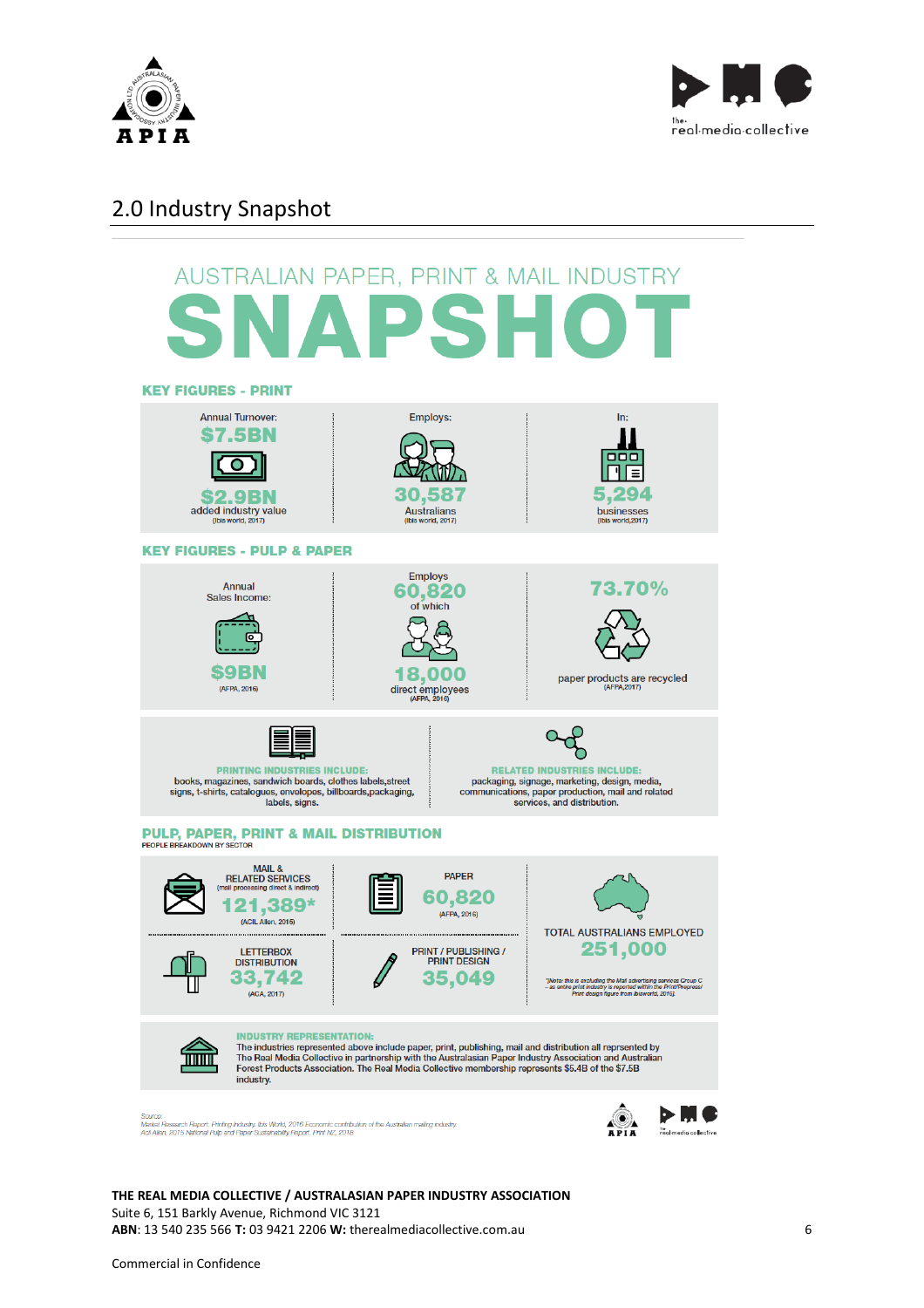



## 3.0 Impact on Industry

*What will the COAG export ban mean for your organization/members and day-to-day business operations?*

*If it results in a change to your business, what does that change look like? Will these changes require your business to invest? If so, what is the approximate dollar value of the investment? What would be the main focus of this investment (for example, new infrastructure or hiring new staff)? What is the investment expected to result in (for example, increased capacity from X to Y, new products being developed)? Are there any impediments to investment and how can these be overcome? Could these changes create jobs in your business? If so, approximately how many? What are the other challenges and/or opportunities for your business/industry as a result of the export ban?*

#### **Industry position**

APIA nor The Collective support Government regulation to ban the export of mixed paper waste to international markets. There are several mitigating factors for this position, however the key areas include:

#### 1. **Fixed local capacity**

There is more waste paper from commercial output produced in Australia than there is local capacity to re-use or recycle. This means should the Australian Government implement a waste export ban on paper and paperboards, then this waste stream would be sent to Australian landfill, increasing the environmental footprint over export solutions.

#### 2. **Industry, and employment, at risk for negative environmental gain**

In addition to the environmental impact of paper to landfill, the waste export ban on paper also creates a serious cost impediment to Australia's largest manufacturing industry employer. Local manufacture is already under enormous pressure from cost competitiveness across international labor markets, these legislative impacts with negative environmental and economic benefits seem misguided and to the detriment of all parties desired outcomes, including Commonwealth, State and Local Governments.

#### 3. **Environmental credentials are strong and established**

The paper and print industry across Australia, and globally, has a well-established and commercially viable recycling sub-industry which sees paper and paperboard waste applicable for recycling or other re-use initiatives being sold locally, and if not, internationally for recycling solutions. Any ban on these export solutions would lead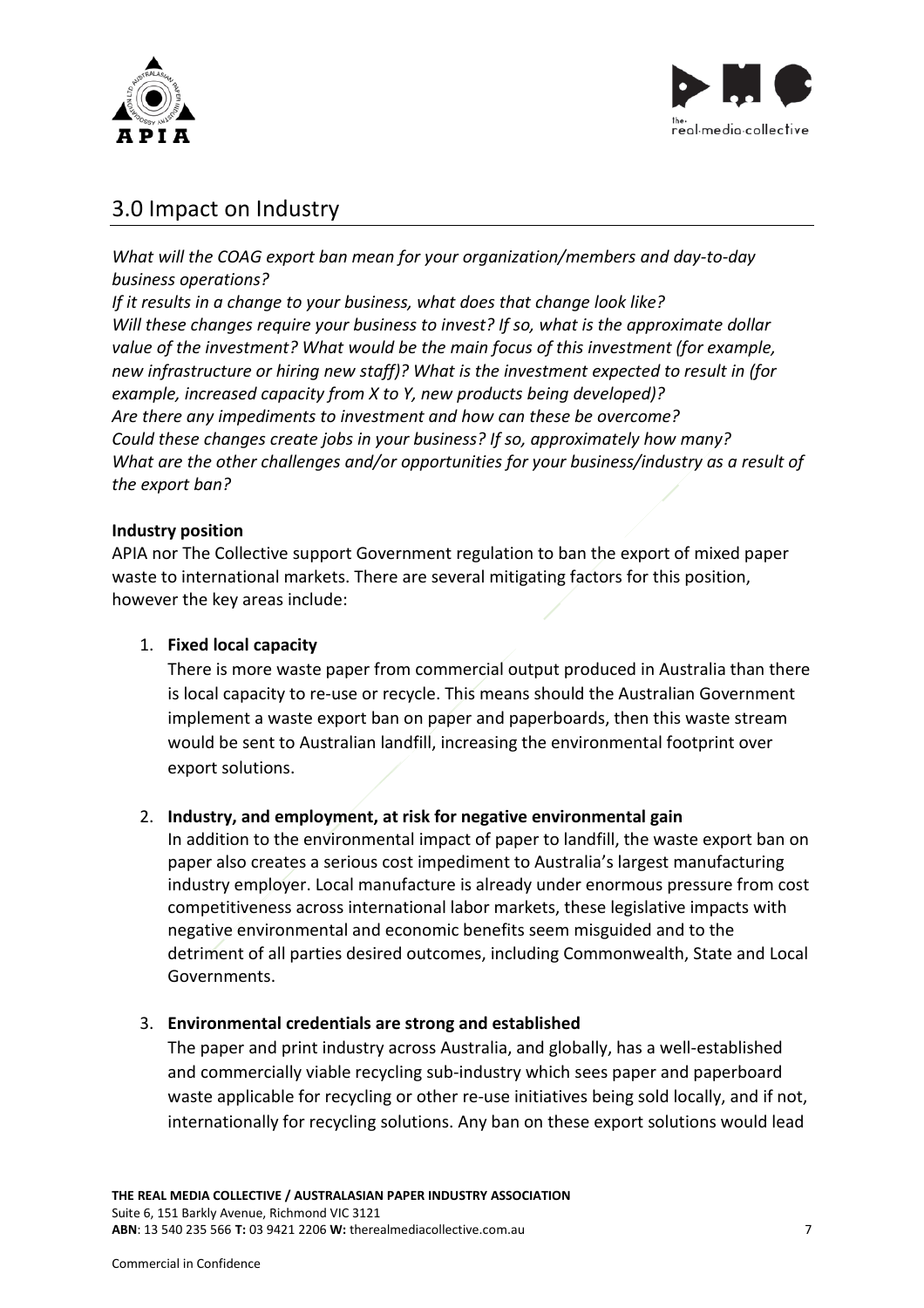



to reduced profitability to Australian manufacturers, a loss of Australian jobs and an increased environmental impact.

#### **Background**

The war on waste is one that continues to demand discussion and in particular there is a focus on recycling and waste to landfill. APIA and the Collective membership, support recycling and waste reduction commitments and as a broader local and international industry have developed strong commercial models that deliver improved environmental footprint and most specifically reduced waste.

Since January 2018, with China's global ban on receiving the world's waste there is a recognised crisis that has hit Australia, as well as many other countries. As an industry we too are impacted, at times positively with the switch from plastics to paper our industry has realised some opportunities with paper straws, bags and more. However, our industry is challenged with other significant matters that do place pressure on the longevity of a longer-term paper manufacture and print industry within Australia.

Despite China's bans, this has not significantly impacted the export of our paper and paperboard waste as industry has developed other international opportunities which will deliver ongoing recycling percentage levels well into the future, assuming Government does not impede current operating models.

The global recycling industry is large, with much opportunity for Australia. With World Bank estimates reporting that 2.01bn tons of municipal solid waste were generated in 2016 – a figure expected to grow to 3.40bn tons by 2050, fuelling what is already a \$433bn industry. More than 270M tons of waste are recycled across the world each year. Every year there are at least 700M tons of waste recycled globally as 'secondary commodities' – such as plastic, textile and paper – in what is now a \$200bn business<sup>[1](#page-7-0)</sup>. How we work with Government, our local mills and other organisations will be important on our journey and industry is keen to work in partnership to grow existing models, rather than be included in regulation which reduces opportunity.

Not unlike other manufacturing sectors, the Australian print industry is seeing volume and margin erosion whilst labour and energy costs are increasing. Whilst these are being reviewed and mitigated, regulatory imposts from Government on areas already achieving strong environmental outcomes seems misguided.

<span id="page-7-0"></span><sup>1</sup> Assemble *Papers*, Michele Acuto, University of Melbourne.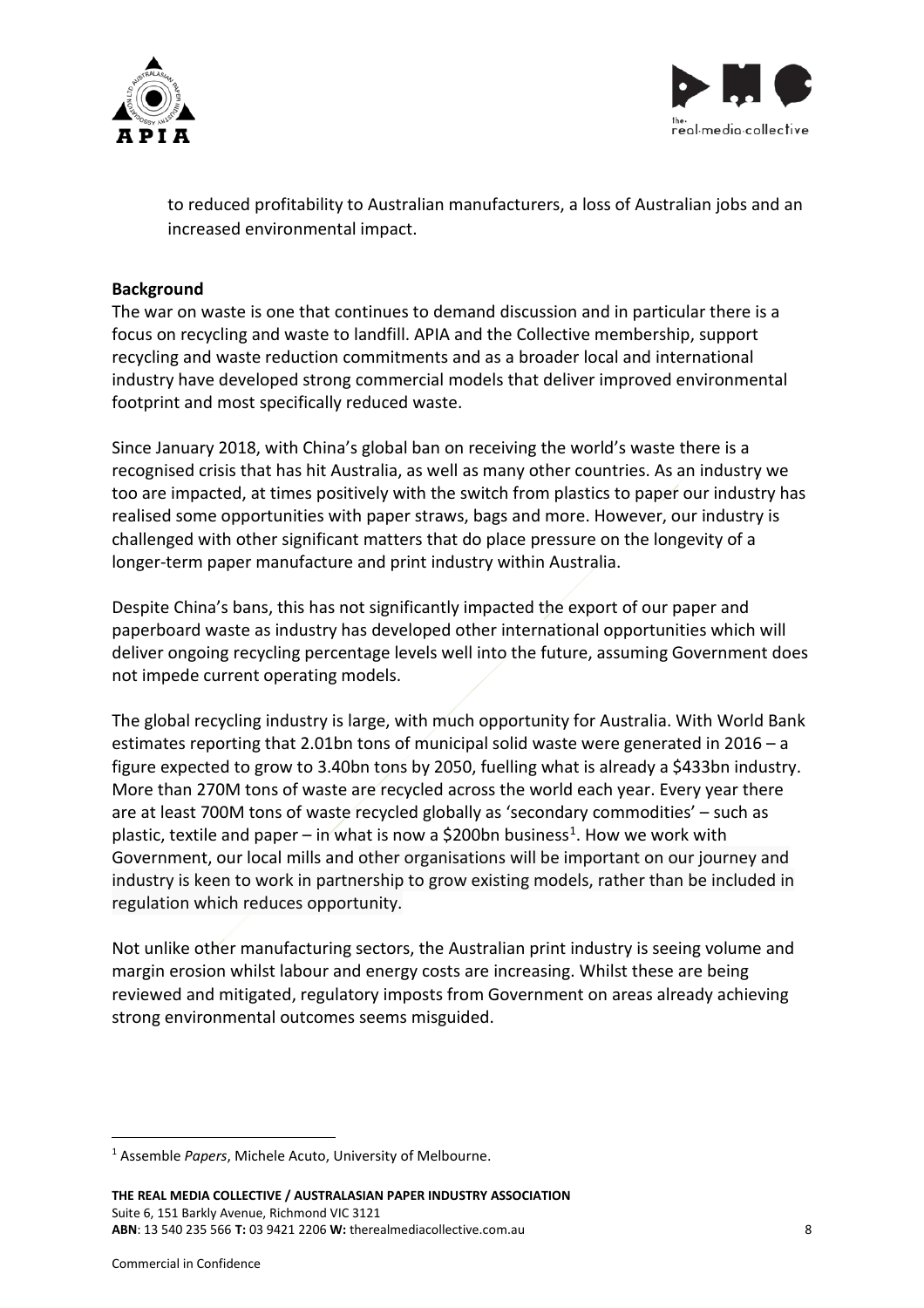



#### **Fixed local manufacture**

Across Australia there is a fixed local paper manufacturing capacity that accepts mixed paper waste. Present day, this is currently being fully utilised. Export agreements currently in place and to be continually developed are private agreements with printers and paper mills throughout the world who have capacity to utilise paper waste generated from commercial print, within their paper manufacturing.

With the recent closure of the Norske Skog Albury site it is expected in 2020 alone there will be some 100,000 to 1[2](#page-8-0)0,000<sup>2</sup> tons of mixed paper grades no longer able to sold within a local market. Should a waste export ban be implemented across mixed paper sources this will lead to this entire volume of mixed paper grades being shifted to landfill in Australia.

The carbon footprint of paper to landfill is 2.9 tons for every ton of paper (0.78 metric tons of carbon equivalent/ton  $\times$  44 kg CO<sub>2</sub>/12 kg C = 2.87 metric tons CO<sub>2</sub> equivalent/ton of waste recycled instead of landfilled)<sup>3</sup>, a far greater environmental impact than export solutions and this needs to be avoided at all cost.

It will always be within industry's best interests to sell mixed paper grades locally and despite the immediate pressure of Norske Skog closure, there is exploration across industry of the differences between Old Newsprint (ONP) and Old Magazine Grade (OMG) grades and the possibility of some local supply solutions – Boyer for OMG, Fibre Cycle (Kitty Litter) and Australian Paper for OMG and possibly ONG in the energy development plant.

However, these options will not recover the entire volume, if any at all. The Australia Paper energy plant options, currently in progress, must be understood by the Taskforce, as not all waste papers are created equal. Whilst still being developed the expectation is that the requirement from Australian Paper will look to household waste streams redirecting from landfill, to ensure burn temperatures are achieved (plastics burn higher than paper), rather than from commercial print generated mixed paper grades.

Government can be reassured, should any local demand for mixed paper grade waste increase due to investment or other projects, it will be more cost effective and therefore more profitable for commercial printers to sell mixed grade waste paper to local manufacturers than export solutions. This alone provides a strong argument against Government intervention or regulation for this sector, as the industry already has an established environmental solution that is commercially viable and able to flex to local and international markets as required.

<span id="page-8-0"></span><sup>2</sup> Norske Skog, 2019

<span id="page-8-1"></span><sup>&</sup>lt;sup>3</sup> EPA, 2016, Waste Reduction Model (WARM), Version 14.US Environmental Protection Agency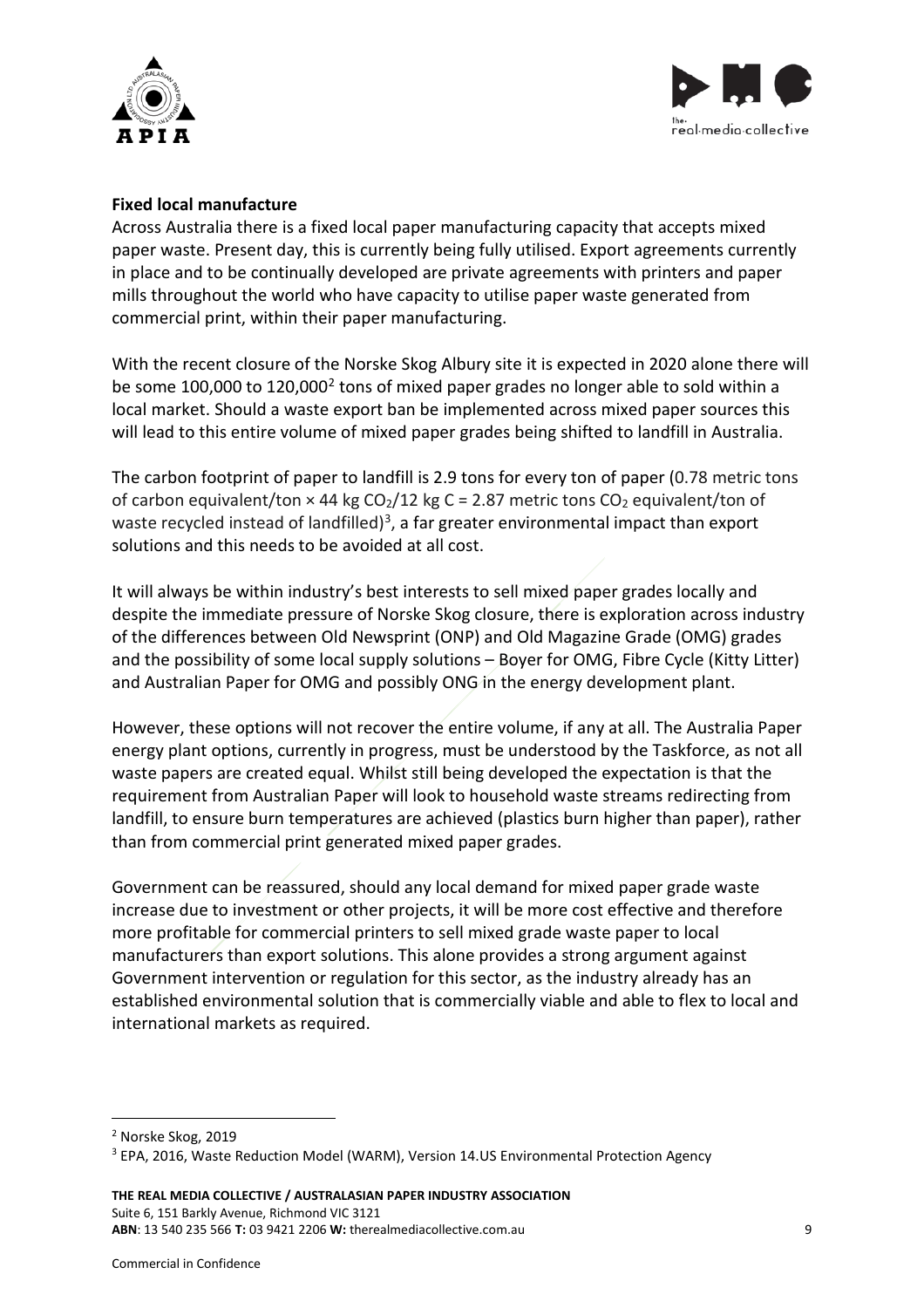



#### **Industry, and employment, at risk for negative environmental gain**

Currently the largest print groups, including publishers and catalogue producers, receive a revenue of  $\sim$ \$18.87M<sup>[4](#page-9-0)</sup> per annum for recovered mixed paper waste (Note: This includes the Old Newsprint and Old Magazine Grades only and all other paper and paperboard sectors must be added to this figure for a total Australian impact.).

Local manufacture provides the best pricing structure for recovered waste papers of both grades OMG and ONG, however, as discussed above, given a fixed capacity of paper manufacture within Australia there will be surplus which requires international agreements.

These agreements are expected to dramatically reduce the revenue opportunity with some industry expectations forecasting the revenue of  $\sim$ \$18.87M<sup>3</sup> per annum will reduce to less than  $\sim$ \$5M<sup>3</sup>, for the entire industry sector, annually.

Despite this reduced income opportunity, the cost to move to landfill, should a Waste Export Ban be applied to paper and paperboards, as currently scheduled, printer groups and publishers could be hit with an industry cost of \$5.724M3.

This cost would be an impost to an industry already facing significant challenges, specifically to industry's operating cost increases over the recent period. And whilst the above figures highlight the largest industry players, the impact will be deployed across small and medium businesses across the country with further devasting impact.

The broader paper, print, mail and distribution industry is the largest manufacturing industry employer in Australia, employing 2[5](#page-9-1)1,000<sup>5</sup> Australians across metropolitan and regional areas. Over the past five years the industry has seen significant volume declines with a shift of advertising revenue to digital solutions. Ibis World reports that "price pressures and slowing demand have placed downward pressure on industry profitability. Rising competition from digital alternatives has reduced average per-unit prices, as firms have lowered prices to acquire client contracts"[6](#page-9-2).

Across 2017 to 2019, Paper, the largest raw material cost component of print manufacture, realised price increases across all origin, grades and grammages of  $\gamma$ 18-25%<sup>7</sup>. Whilst the expectation throughout 2020 is that these prices will stabilise, there is always risk of the Australian Dollar fluctuation. Should the Australian Dollar drop, pricing pressure will apply, further as graphic paper production globally is converted to other grades due to oversupply, there is some industry thought that Pulp prices may increase throughout 2021 and this could also threaten pricing stability.

<span id="page-9-0"></span><sup>&</sup>lt;sup>4</sup> The Real Media Collective, PORTA<sup>™</sup> Industry Metrics, 2019

<span id="page-9-1"></span><sup>5</sup> The Real Media Collective, Industry Snapshot – Australia, 2018-19

<span id="page-9-2"></span><sup>6</sup> Ibis World, Printing in Australia, 2018

<span id="page-9-3"></span><sup>7</sup> APIA, 2019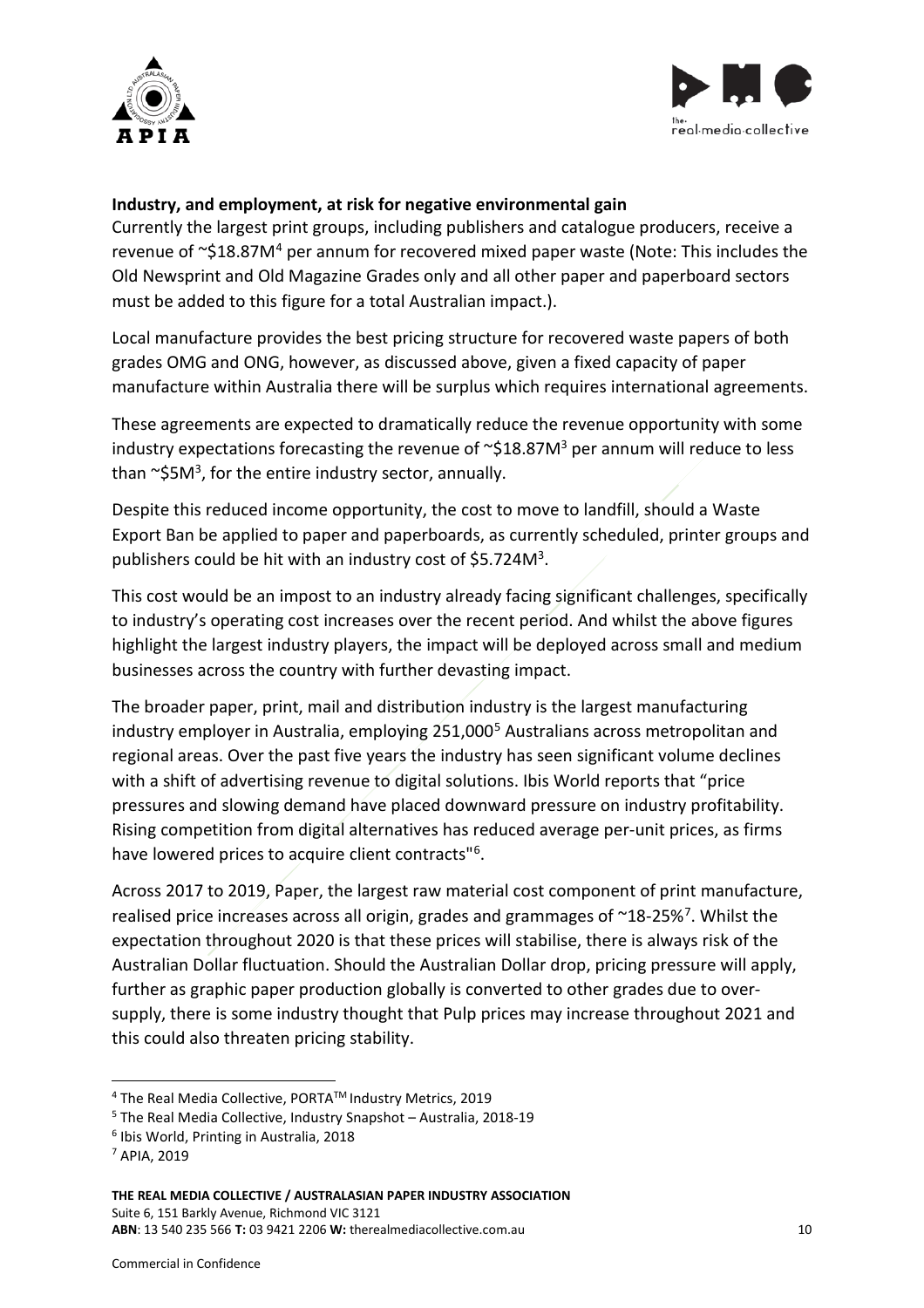



In addition to paper increases, energy costs have increased by  $\sim$ 20-30%<sup>3</sup> over the past two years and look to continue to increase in the immediate term for our mid-tier and large member organisations. With decreased profitability and increasing operating costs Government regulation that places further financial pressure may well be the final catalyst to send the largest manufacturing industry employer off-shore with significant job losses across Australia.

#### **Environmental credentials are strong and established**

The paper and print industries have established environmental credentials for the recovery of paper and paperboard products for recycling purposes operating nationally. These programmes are operating successfully with organisations such as VISY and Australian Paper, among others, building strong buy-back models for the raw material from printers and other operators. Australian Paper reports they purchase some \$20M of waste paper which defers some [8](#page-10-0)0,000 tons of papers from landfill<sup>8</sup>.

As an industry we can stand by our environmental credentials and, more specifically in this current market, our recycling qualifications. The National Waste Report, 2018, states that about 5.6 Mt of paper and paperboard waste was generated in 2016-17, or 229 kg per capita. Of this, about 60% was recycled and 40% was sent to landfill. Compared to other waste outputs this is an outstanding achievement and the paper industry should not be penalized for having a strong environmental and recycling record.

The paper industry's performance should be recognized and applauded when compared with other waste streams. The plastic recycling rate in Australia is only 12% with 87% sent to landfill and 1% sent to an energy from waste facility<sup>[9](#page-10-1)</sup>. If we look to e-waste of the 15.7 million computers that reached their 'end of life' in Australia in 2007-08, only 1.5 million were recycled - less the 10%<sup>10</sup>. Governments are building solutions to e-waste and plastic recycling problems; however, paper recycling plants and programs are well-established and delivering strong recycling outputs for our industry today and therefore should not be regulated. Regulation suggestions currently tabled create greater confusion, increased pressure on industry and negative environmental outputs.

Right now, one of the world's most sustainable and environmentally friendly industries is paper and print. Along with glass, paper is the world's most recycled material. The proportion of waste paper recycled in Australia increased from 28% in 1990 to 85% in 2016, with around 87% of all paper and paperboard currently consumed in Australia being recovered<sup>[11](#page-10-3)</sup>.

**THE REAL MEDIA COLLECTIVE / AUSTRALASIAN PAPER INDUSTRY ASSOCIATION** Suite 6, 151 Barkly Avenue, Richmond VIC 3121 **ABN**: 13 540 235 566 **T:** 03 9421 2206 **W:** therealmediacollective.com.au 11

<span id="page-10-0"></span><sup>8</sup> Australian Paper, 2019.

<span id="page-10-1"></span><sup>9</sup> National Waste Report, 2018.

<span id="page-10-2"></span><sup>10</sup> Total Environment Centre 2008, Tipping Point: Australia's E-Waste Crisis.

<span id="page-10-3"></span><sup>&</sup>lt;sup>11</sup> CEPI Sustainability Report, 2019.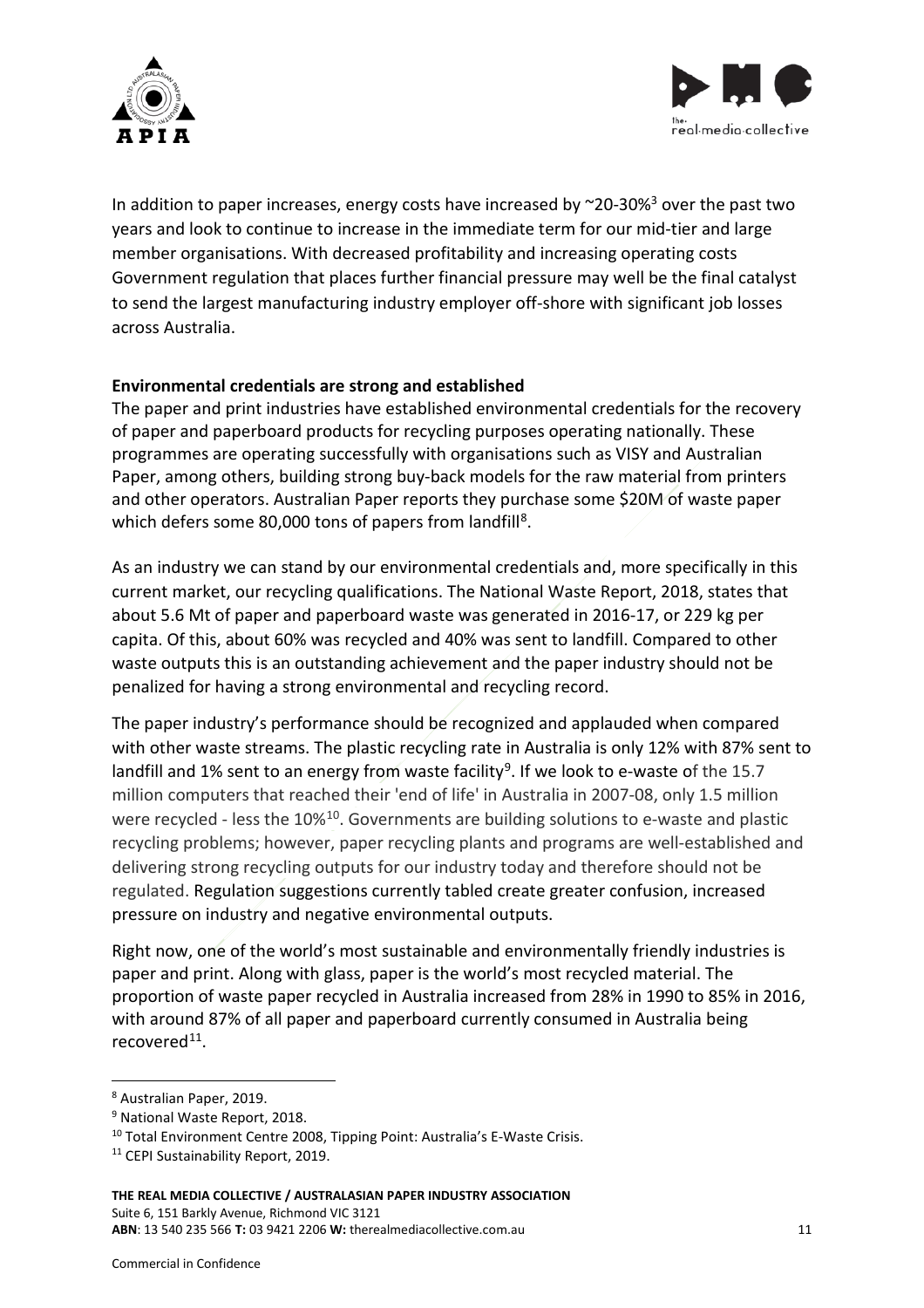



When developing regulation for paper and paperboard waste being recovered or recycled it should be noted that some paper products can never be 100% recovered for recycling because they are kept for long periods of time (books) or archived (records); others are destroyed or contaminated when used for security purposes<sup>[12](#page-11-0)</sup>. It is in this capacity that paper products sit as solid carbon stores, a stronger environmental advantage than landfill options.

The industrial processes that create paper are also among the most environmentally friendly in the world, with the paper, paper products and printing sector being one of the lowest emitters of industrial greenhouse gas. As part of a global manufacturing industry that emits 24% of the world's greenhouse gases, paper and print products only account for 0.9% of this number. And thanks to a major investment at Australia's largest catalogue and magazine paper producer - catalogue, brochure, magazine and newsprint production results in 20% less direct CO2 emissions $13$ .

As an industry, with the world rightfully debating recycling claims, we can stand proud and confident with our environmental record. Paper is a renewable resource, it is 100% recyclable and, when compared to other channels has a commercially viable industry of recycling that continues to feed into the circular nature of paper and paperboard.

A waste export ban on paper will lead to increased cost to industry with lower environmental gain, cost Australians jobs and potentially collapse an industry already facing challenges. Waste paper streams available to export under commercial agreements would be lost and paper would be sent to Australian landfill with higher environmental impact.

<span id="page-11-0"></span><sup>12</sup> National Waste Report, 2018.

<span id="page-11-1"></span><sup>13</sup> Two Sides, 2019.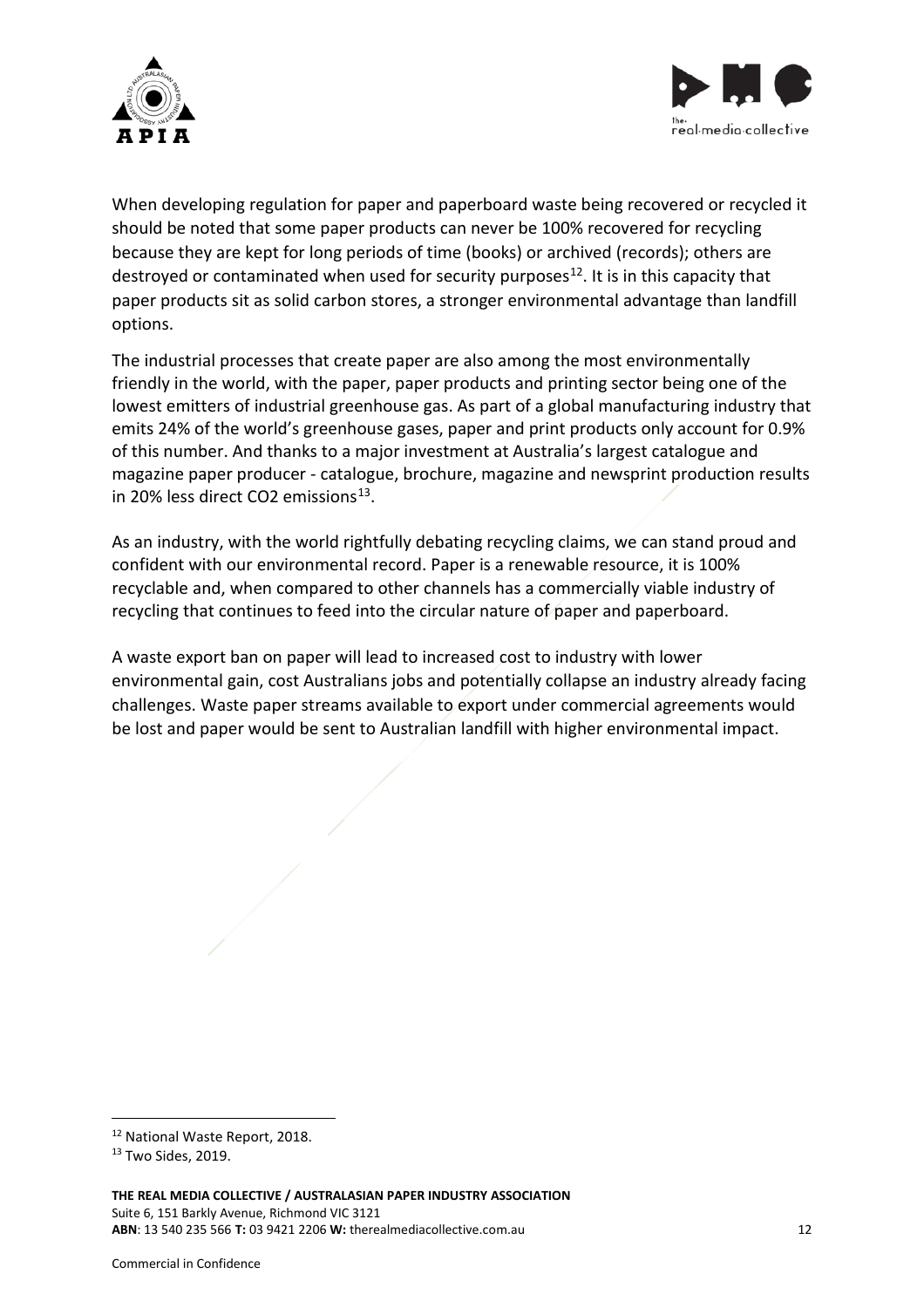



## 4.0. Proposed ban timetable and definitions

*Are there any additional waste plastic, paper, glass or tyre materials that should be included in the proposed timetable? Please detail why and in what circumstances.*

*Are there any waste plastics, paper, glass or tyre materials you consider should be excluded from the ban? Please detail why and in what circumstances?*

*How ready is our business/industry/local government to meet the proposed start dates for banning the exports of different types of waste plastic, paper, glass and tyres?*

#### **Three key considerations for exclusion to the Waste Export Ban:**

- 1. Any and all waste paper and paperboard generated from the commercial printing industry is well-prepared and graded product. Given the clean line of manufacture, the waste paper and paperboards are free of contaminants and highly sort after for export markets. Commercially generated mixed paper waste, at the very least, should the Taskforce not agree to this submission and exclude paper and paperboard under the Waste Export Ban, then these waste products should be included under the exportable 'value-added' waste definitions for all aforementioned facts. Industry welcomes the opportunity to assist Government in this definition development.
- 2. The paper and paperboard recycling industry is a true circular economy. From forestry regeneration, planted tree harvest, paper production to recycling and reuse, all operating under a renewability umbrella this industry has a strong and growing future economy that current Waste Export Ban inclusion plans would destroy.
- 3. Given local paper manufacturing capacity has 100% supply, the excess should be sent overseas to continue to develop this growing and new waste recycling economy. Therefore, paper and paperboards must be excluded from the Waste Export Ban.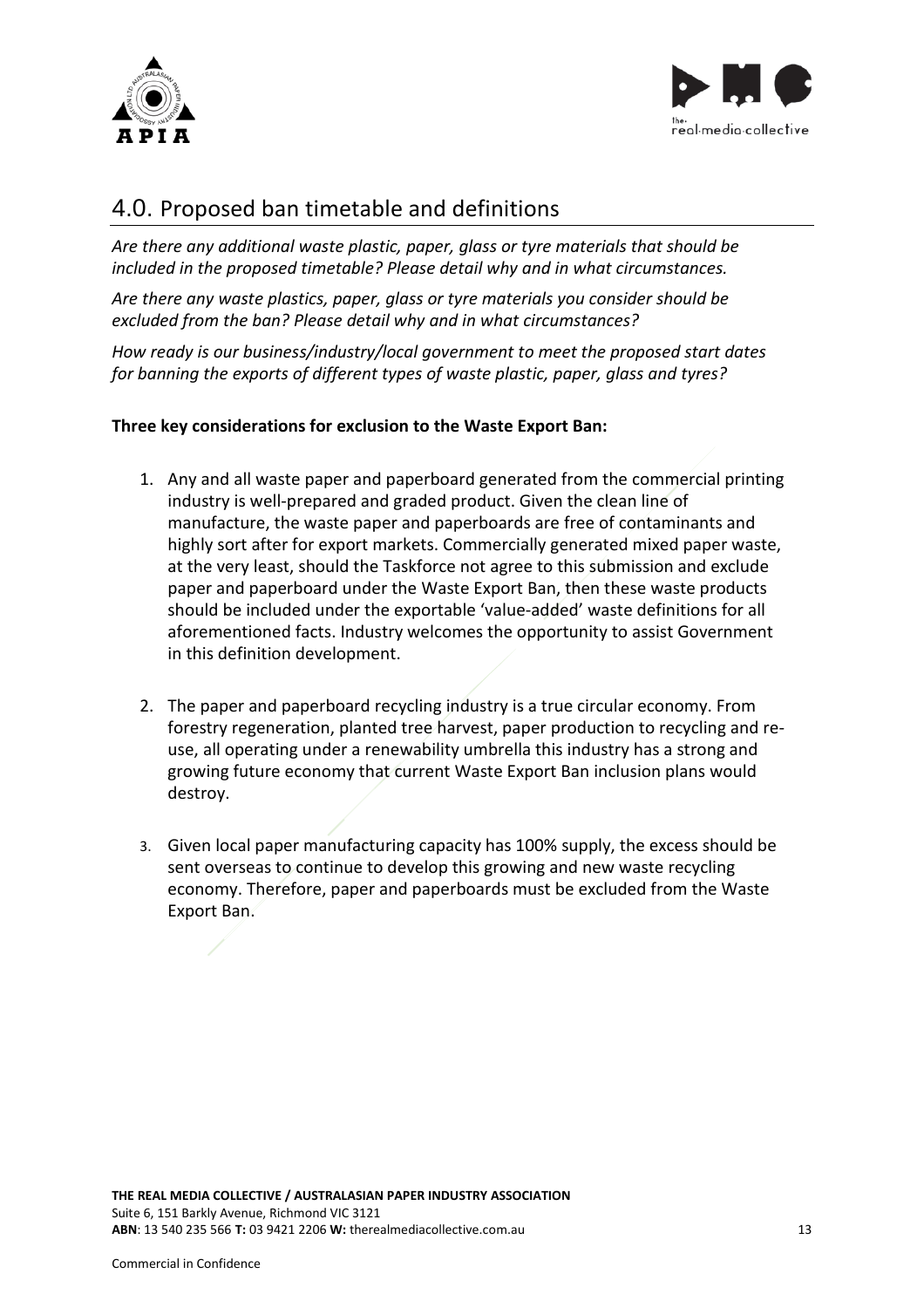



## 5.0 Industry and Government actions

*What could industry do to help your business or sector ensure the waste export bans are effective and adverse consequences are avoided? (Please be as specific as possible) What could government do to help your business or sector to ensure the waste export bans are effective and adverse consequences are avoided? (Please be as specific as possible) What actions can industry and government (Commonwealth, state, territory and local) take to drive demand for the use of recycled materials?*

*What do you consider is the largest barrier to improving waste management and recycling in Australia?*

#### **Three key considerations for opportunity within Australia:**

- 1. With current review into Australian energy producers and future opportunities across bio-fuel solutions, Government could consider engagement with the paper and print industries and major energy providers to build and co-invest in biomass power generation by incineration of the waste paper. However, there are limitations to this and there are already State Government and industry projects underway. The main inhibitor for this solution would be the limited heat supply able to be generated from mixed paper grades only and this type of power generation would require a mix of household waste and industry mixed paper waste streams to ensure some plastics and metals were included to generate the appropriate level of heat. Studies by the relevant industry sectors would need to be explored to determine viability and environmental impact of this concept over current export solutions in place.
- 2. Australia does have local paper manufacturing capabilities in Maryvale, Victoria (Australian Paper) and Boyer, Tasmania (Norske Skog). Australian Paper is working on energy conversion currently, however a second solution could be with Norske Skog to invest in a deinking and pulping facility at the Boyer, Tasmania site. This could potentially utilise the overflow of the mixed waste papers. However, the investment is significant, with limited commercial viability, and would require Government funding assistance to build and develop.
- 3. Given the industry is established, locally and internationally, the model is commercial and efficient whilst also holding strong environmental credentials, the largest barrier presented to industry currently, and respectfully, is inclusion of paper and paperboard within the Waste Export Ban.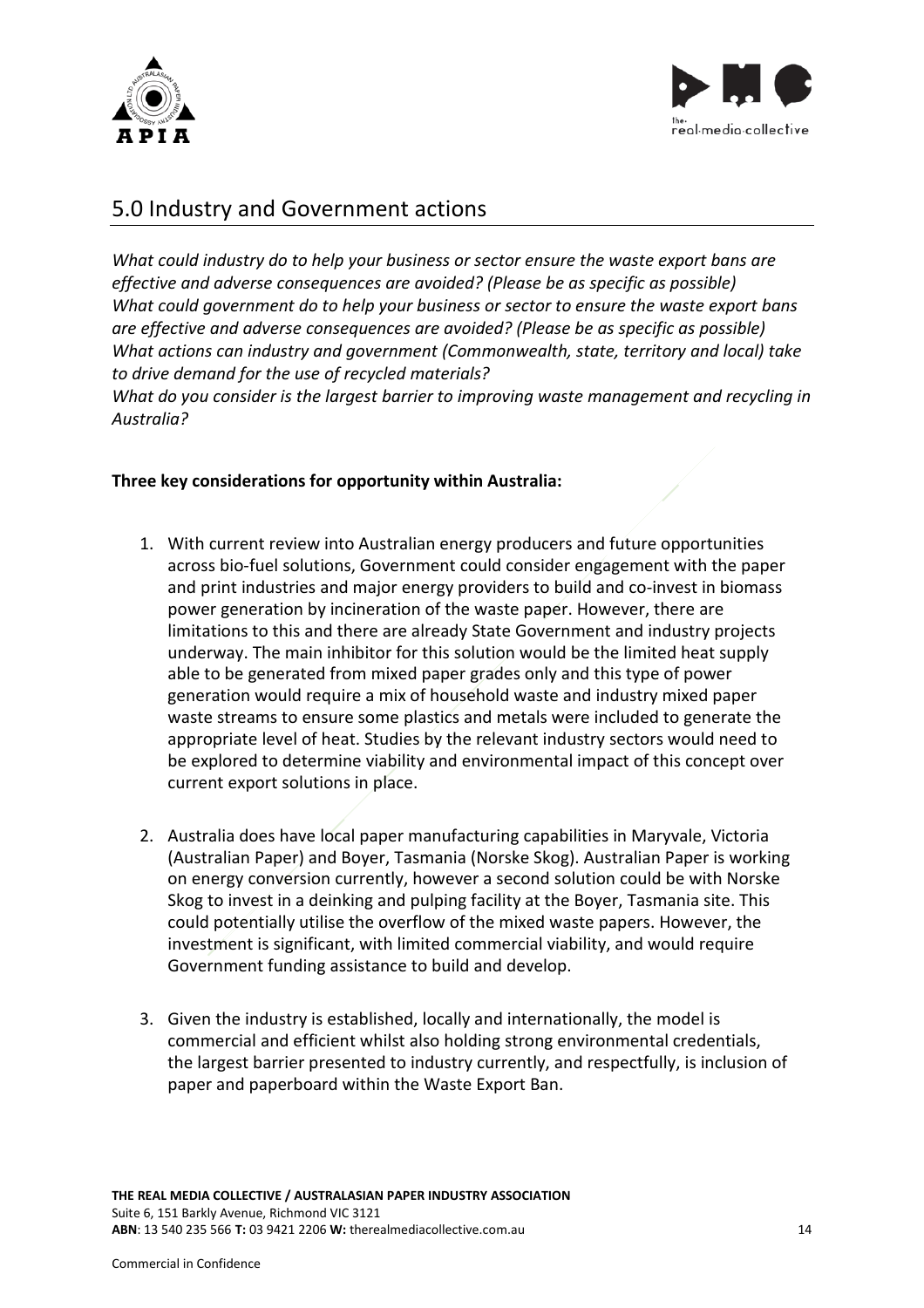



### 6.0 Conclusion

It remains unclear to industry as to why paper and paperboard generated from commercial print is included within the Waste Export Ban. The rationale for the waste export banning strategy to improve environmental footprint and develop future circular economies, will have the reverse effect on an industry that is already established. Rather than regulation and/or ban imposts, the paper and print industry should be looked to as an example of how other industries can achieve such successful and commercially resilient models.

Any inclusion of paper and paperboards generated from commercial print within the Waste Export Ban will lead to loss of jobs, waste paper to landfill and increased operating cost to an already challenged manufacturing industry.

When determining policy in regards to paper and print sectors, there appears to be critical factors that have been overlooked and we hope this submission provides strong insight into the industry landscape and welcome further discussion with all levels of Government to ensure mutual awareness of the paper and print industry landscape and Government future initiatives and targets.

Key stats to reference:

- The Australian paper, print, mail and distribution industry employs 251,000 Australians across skilled and unskilled labour models across regional and metropolitan locations. *The Real Media Collective, 2019.*
- Paper generates 2.9 tons of CO2 for every ton of paper to landfill. *EPA, Waste Reduction Model (WARM), 2016.*
- Currently the recycling of catalogue, magazine and newspaper mixed paper grade waste generates an income of ~\$18.87M per annum. Export solutions may reduce this income, however planned inclusion of paper and paperboard waste under the Waste Export Ban would shift an income stream to print manufacturers to a cost of ~\$5.724M. *The Real Media Collective, 2019.*
- Paper is a renewable resource, with the majority of paper produced for the Australian market coming from sustainably forested plantations, certified forests (83%) or ISO14001 or EMAS certified (91%). *Two Sides, 2019.*
- Paper is 100% recyclable and its recyclability is key to the ongoing supply of pulp in an industry facing global pulp shortages. *Two Sides, 2019.*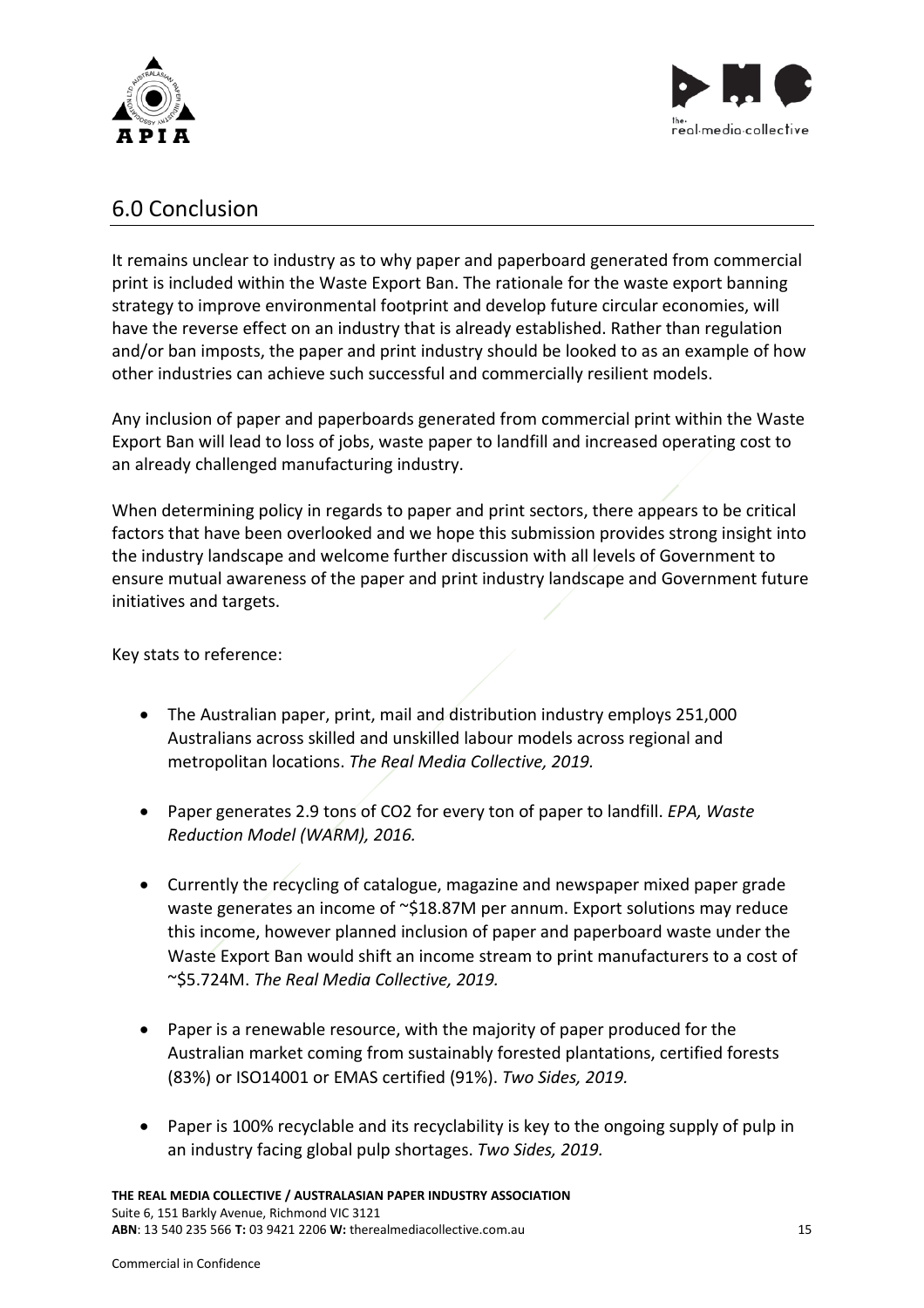



- Paper recycling rates in Australia are amongst the highest in the world with over 87% of all paper and paperboard consumed being recovered. *Australia's State of the Forests Report, 2018.*
- In 2015–16, 1.7 million tons of recycled paper were used for domestic paper and paperboard production in Australia, contributing to 53% of paper and paperboard produced. *Australia's State of the Forests Report, 2018.*
- A total of 1.4 million tons of recycled paper were also exported in 2015–16. *Australia's State of the Forests Report, 2018.*
- Altogether, in 2014–15 Australia recycled 60% of the 5.3 million tons of paper and cardboard waste generated. *Australia's State of the Forests Report, 2018*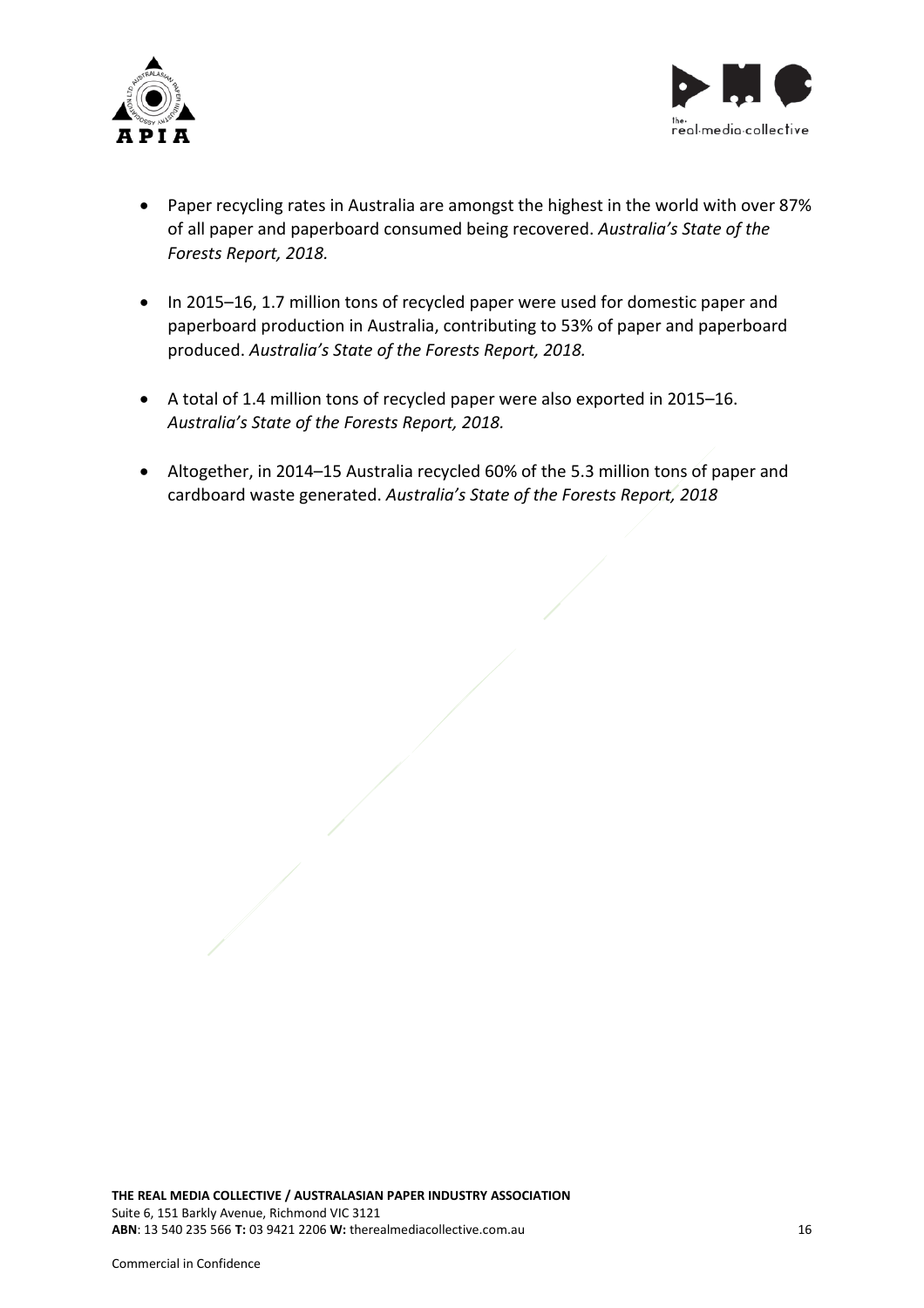



## 7.0 References

- 1. APIA, 2019
- 2. Assemble *Papers*, Michele Acuto, University of Melbourne.
- 3. Australia Bureau of Statistics, 2019, 6202.0 *Labour Force. Australia. Jun 2019*: (Online), Available from:

[https://www.abs.gov.au/AUSSTATS/abs@.nsf/Latestproducts/6202.0Main%20Featu](https://www.abs.gov.au/AUSSTATS/abs@.nsf/Latestproducts/6202.0Main%20Features2Jun%202019?opendocument&tabname=Summary&prodno=6202.0&issue=Jun%202019&num=&view=) [res2Jun%202019?opendocument&tabname=Summary&prodno=6202.0&issue=Jun%](https://www.abs.gov.au/AUSSTATS/abs@.nsf/Latestproducts/6202.0Main%20Features2Jun%202019?opendocument&tabname=Summary&prodno=6202.0&issue=Jun%202019&num=&view=) [202019&num=&view=](https://www.abs.gov.au/AUSSTATS/abs@.nsf/Latestproducts/6202.0Main%20Features2Jun%202019?opendocument&tabname=Summary&prodno=6202.0&issue=Jun%202019&num=&view=)

- 4. Australian Forest Products Association (2019), *About AFPA*: (Online), Available from:
- 5. <https://ausfpa.com.au/about/>
- 6. Australian Forest Products Association (2019), *IPCC Report Backs Sustainable Forest Industries to Help Tackle Climate Change:* (Online), Available from:
- 7. [https://ausfpa.com.au/media-releases/ipcc-report-backs-sustainable-forest](https://ausfpa.com.au/media-releases/ipcc-report-backs-sustainable-forest-industries-to-help-tackle-climate-change/)[industries-to-help-tackle-climate-change/](https://ausfpa.com.au/media-releases/ipcc-report-backs-sustainable-forest-industries-to-help-tackle-climate-change/)
- 8. Australian Forest Products Association (2019) *Quick Facts*: (Online), Available from:
- 9. <https://ausfpa.com.au/quick-facts/>
- 10. Australian Paper, 2019.
- 11. Australian Paper Print & Mail Industry (2019), Snapshot: Employment Breakdown by Sector, Pulp, Paper, Print & Distribution Industry.
- 12. Australian State of Forests Report, 2018
- 13. CEPI Sustainability Report, 2019.
- 14. EPA, 2016, Waste Reduction Model (WARM), Version 14.US Environmental Protection Agency
- 15. Demographic Resources: .idcommunity (2016), *Australia Employment Status*: (Online), Available from:<https://profile.id.com.au/australia/employment-status>